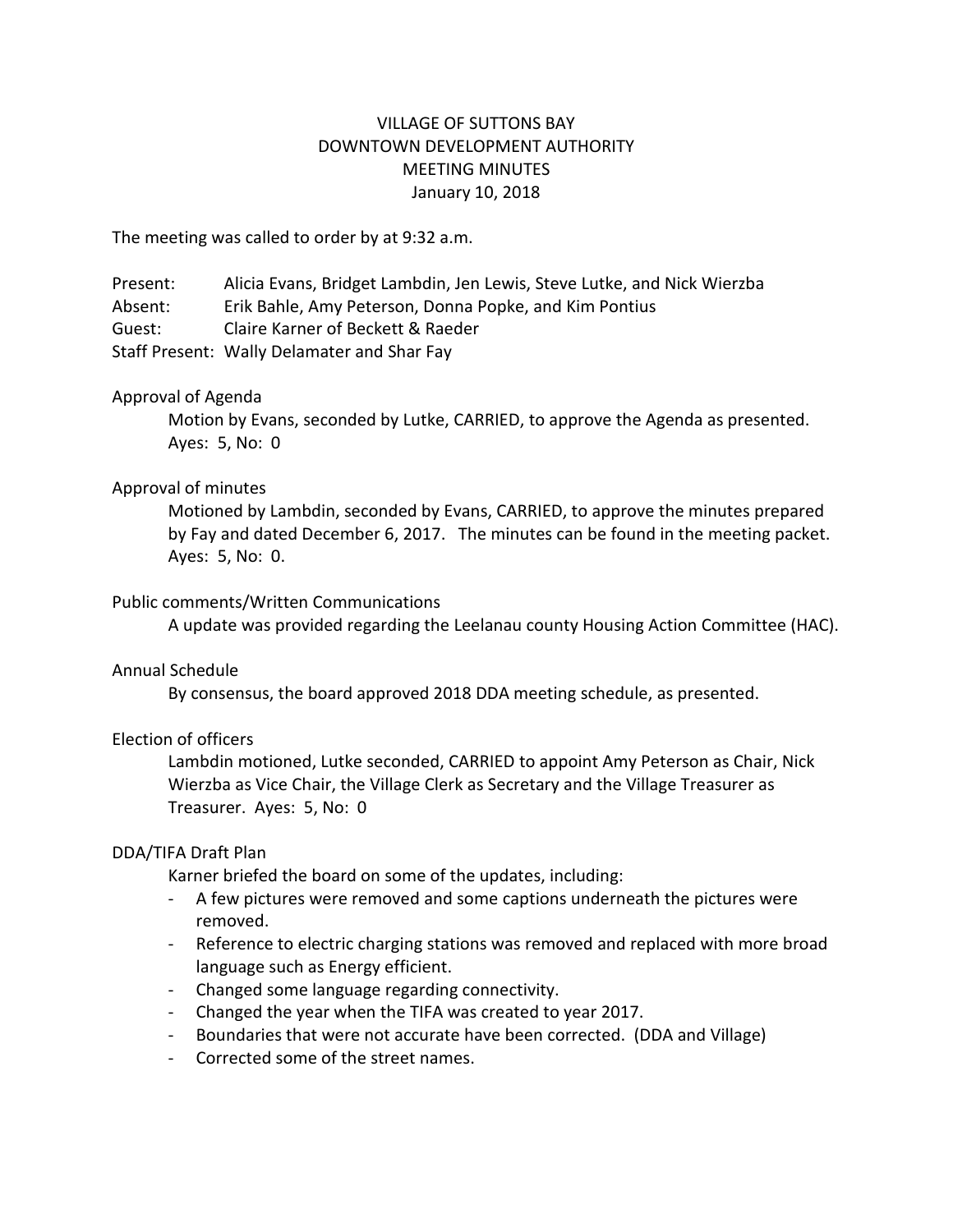Other items discussed:

- The need to emphasize alternative transportation, transit, in the Plan, and to check with BATA to see if they have any suggestions regarding transportation.
- The importance of delivering the plan to the public.
- Marketing the Plan.
- Once approved, creating awareness about the projects.

The next step is for the DDA to accept/adopt the Plan, and recommend the Plan to Council for approval. The Plan will be sent out for a legal review to assure requirements are met. Grammar will be reviewed and updated. Anything significant will come back to this board. The adoption process is very involved, and Village Manager Delamater will formulate an outline of the noticing requirements. An open house in March or April could be planned. Partnering with the Chamber and Village Council may be a good idea.

# Information and Comments

Delamater provided an update on the TAP grant and the Marina project.

# Public comments

A comment suggested tracking the Leelanau county priority list for similarities with our proposed DDA plan. A suggestion was made to use the Bay Theatre as a good place to present the plan to the public. On April 22 $nd$ , a tour of local solar installations is taking place.

The meeting adjourned at 10:26 a.m.

Minutes submitted by Shar Fay, Village Clerk.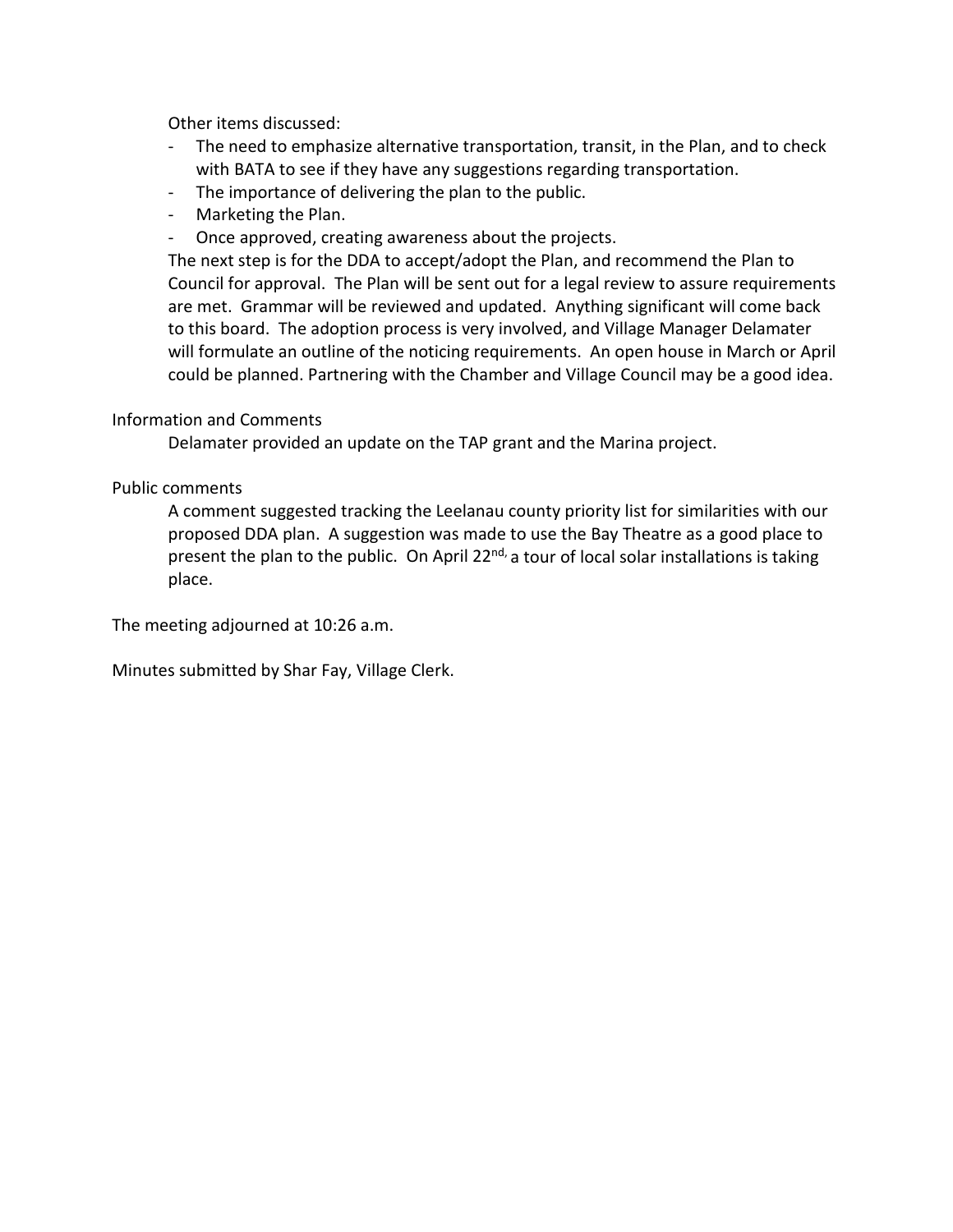## VILLAGE OF SUTTONS BAY DOWNTOWN DEVELOPMENT AUTHORITY MEETING MINUTES March 14, 2018

The meeting was called to order by President Peterson at 9:31 a.m.

Present: Bahle (arriving at 9:34 a.m.), Evans, Peterson, Popke, Pontius and Wierzba.<br>Absent: Lambdin and Lutke Lambdin and Lutke Staff Present: Delamater and Fay

## Approval of Agenda

Pontius motioned, Evans seconded, CARRIED, to approve the Agenda as presented. Ayes: 5, No: 0

## Approval of Downtown Development Authority Minutes

Evans motioned, Wierzba seconded, CARRIED, to approve the minutes dated January 10, 2018, as prepared by Fay. The minutes can be found in the meeting packet. Ayes: 5, No: 0

## New Business

TAP Project, Streetscape - Delamater presented the TAP project using Google Earth Street View. The contract is with MDOT. The completed project will promote traffic calming. The project is on M-22 from Broadway to Grove Street. Included in the project will be:

- Bump-outs at the intersections. The Village will mark the bump outs for winter plowing.
- 6" barrier curbs.
- Crosswalks. The Village will be installing crosswalk signs on the center line at every intersection, during the busy months.
- Replace sidewalks in areas (to meet ADA standards). Trees will be removed where sidewalks are replaced. Village Council is looking at options for trees, possibly trees in removable planters/pots.
- 16' light poles with LED lights at the intersections. The light poles are designed to hold 36" x 24" banners. Delamater noted that at a later date, a banner pole system could be purchased and installed. Midblock street lights will be removed (except for Broadway).
- Rip rap bordering the sidewalk will be installed around the creek making it safer.
- Curb gutters will be repaired where necessary.
- Where grass is removed, sod will be installed.

-

The raingardens will remain in place. MDOT will not be resurfacing M-22 nor will they restripe the road. Businesses will be contacted when work will occur in front of their business. During the project, traffic flow will be maintained.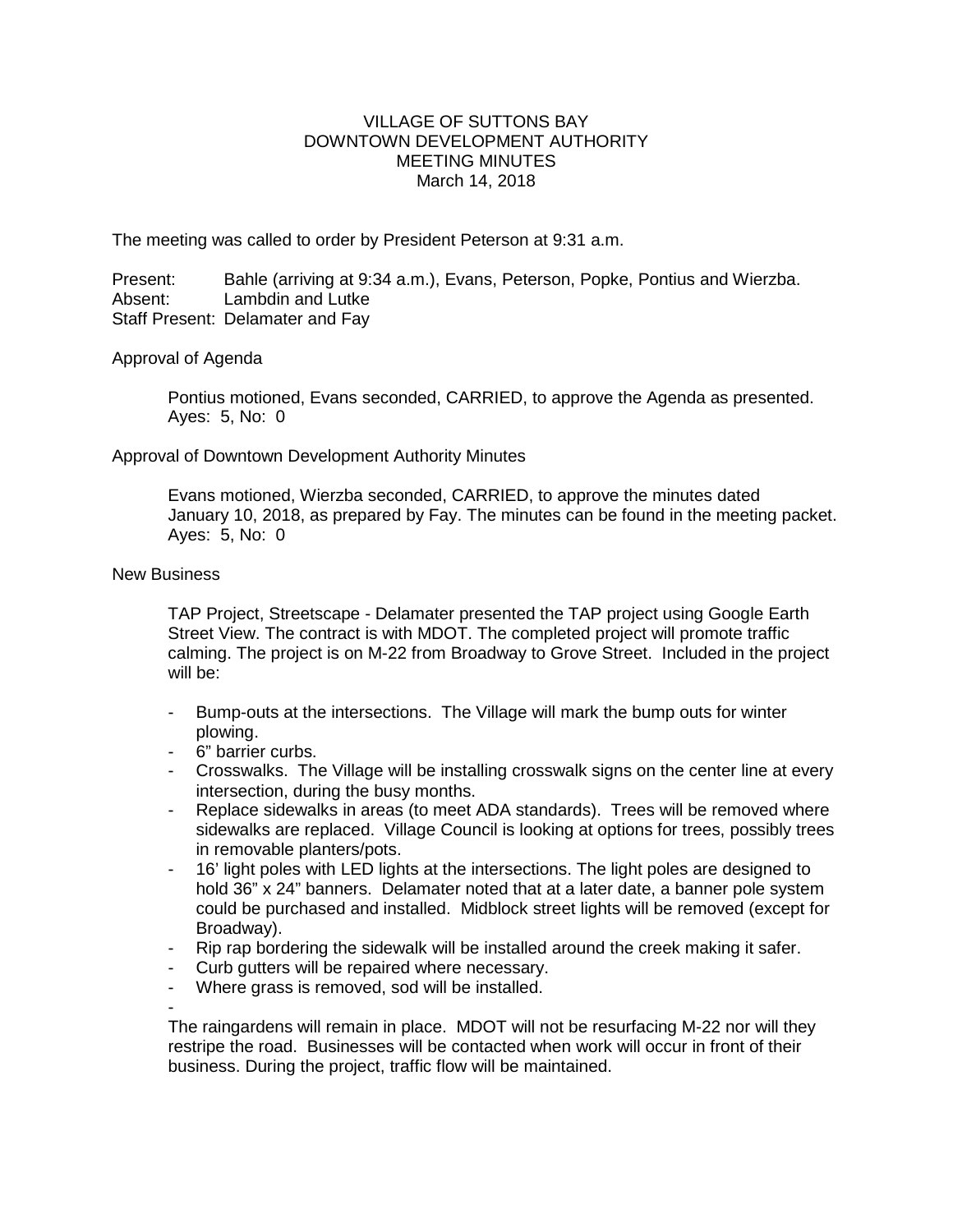Schedule: This is a 25 day project, and will likely begin sometime after Labor Day. Board members discussed whether starting the project during the summer is a good option. The public and downtown businesses will be kept informed of the project.

Delamater informed Board members that Village Council is considering numerous parking options.

DDA/TIFA Plan - Delamater informed Board members the DDA/TIFA plan is very close to being complete, and that the legal review is complete. There were some significant issues, and amendments have been made. A draft will be available at the next DDA meeting.

The next DDA meeting will be April 11<sup>th</sup>, 2018, at 9:30 a.m.

The meeting adjourned at 10:46 a.m.

Meeting minutes submitted by Shar Fay, Village Clerk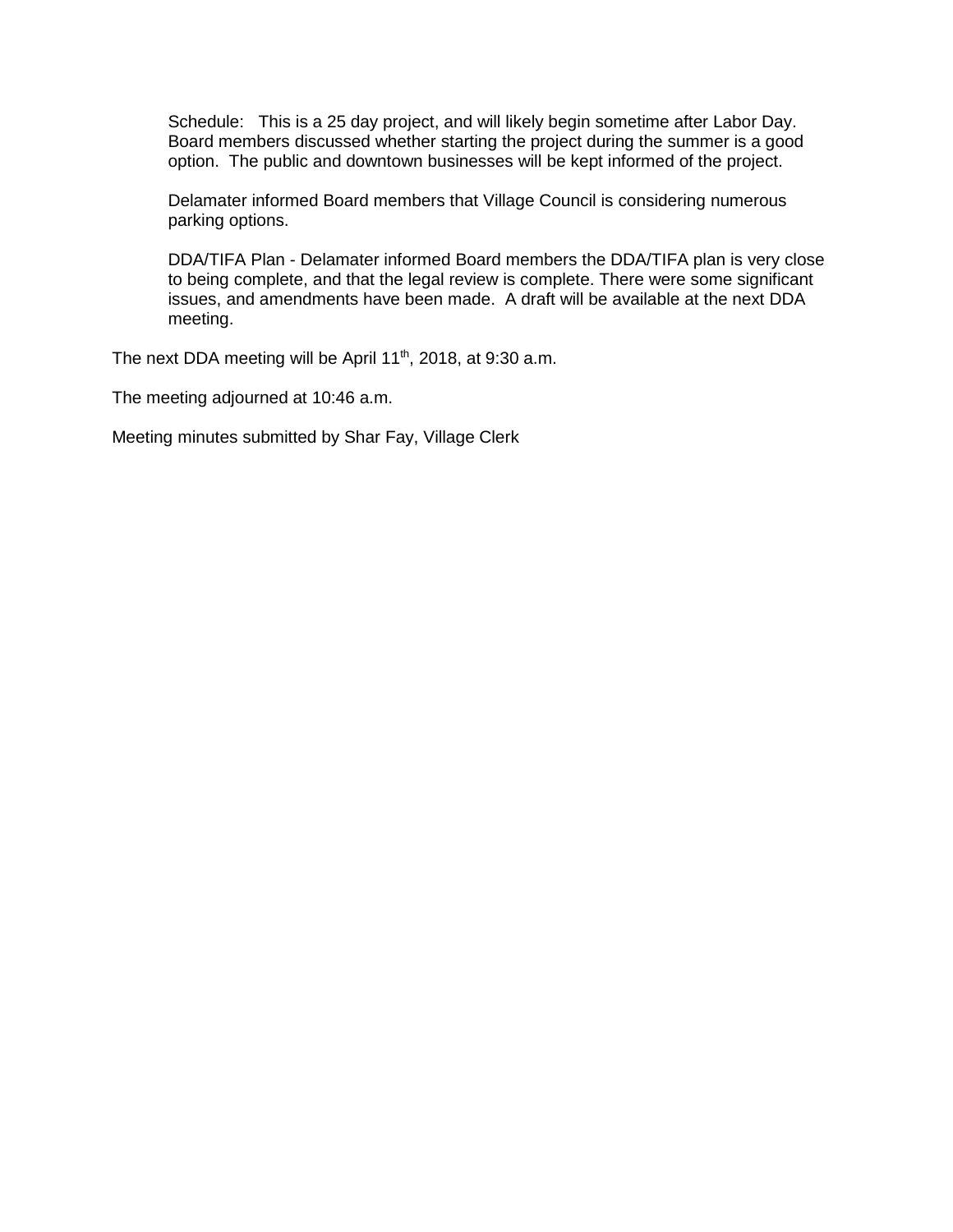## VILLAGE OF SUTTONS BAY DOWNTOWN DEVELOPMENT AUTHORITY MEETING MINUTES OF APRIL 11, 2018

The meeting was called to order at 9:31 a.m.

Present: Lambdin, Lutke, Peterson, Pontius, Popke and Wierzba<br>Absent: Bahle and Evans Bahle and Evans Staff Present: Delamater and Fay

#### Approval of Agenda

Pontius motioned, Wierzba seconded, CARRIED, to approve the Agenda as presented. Ayes: 6, No: 0

#### Approval DDA Minutes

Pontius motioned, Popke seconded, CARRIED to approve the March 14, 2018, DDA meeting minutes as submitted by Fay. The minutes can be found in this meeting packet. Ayes: 6, No: 0

#### Public Comments/Written Communications

Lois Bahle informed Commissioners of an upcoming joint Planning Commission meeting held by Leelanau County; housing will be the topic. A solar energy tour will take place on April 22<sup>nd</sup>, Earth Day. Bahle will be submitting an application for County Commissioner, running against Will Bunek.

#### New Business

DDA/TIFA Plan – The Village Attorney is reviewing the draft document again. There are still some formatting issues that are being worked on. A list of DDA properties with the base and taxable value is now included in the draft. Member asked if a transportation hub was in the plan; currently it is not in the Plan but it can be added with an unknown cost. More work is needed with the other taxing jurisdictions; how will it benefit them directly. We need a good solid Plan, then re-approach the other taxing jurisdictions. Future redevelopment and new development is where the DDA will capture dollars in the future. Currently the DDA would only collect about \$1,200 a year. The DDA will have borrowing power once the Plan is accepted. Notifications, letters to the taxing jurisdictions, a public hearing, and Council approval are the steps following a final draft approval by the DDA. Preference for approval by Council would be September or October. The Plan needs approval prior to December 31, 2018, in order to capture dollars in 2019. An updated draft will be available for the next meeting.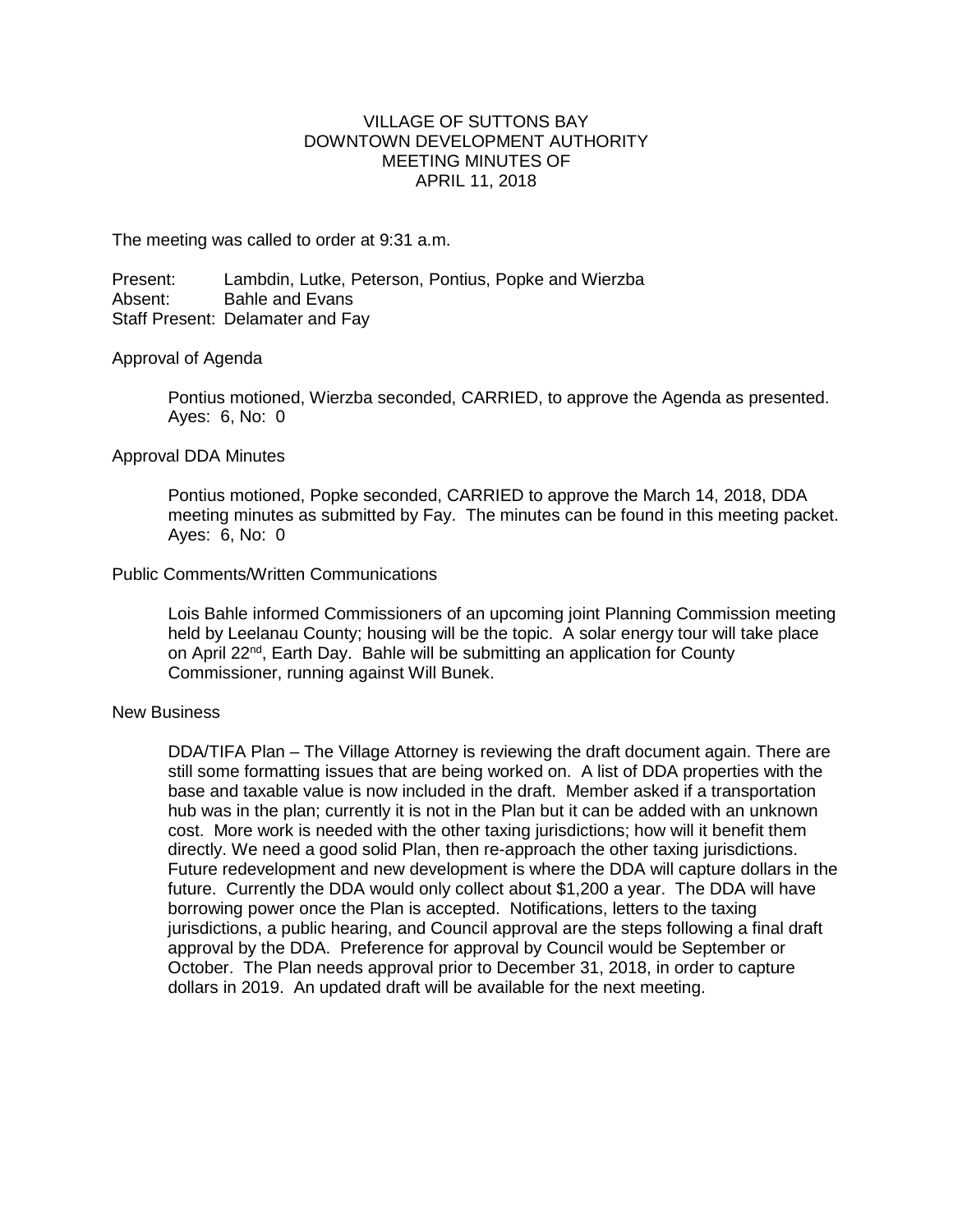#### Information and Comments

Board Members - Regarding the new TAP Grant Streetscape project, Popke asked Board members (business owners) how they felt about trees in front of their businesses. Members felt the trees are too big and are messy and they push up the sidewalks creating a trip hazard. Members felt that some trees are needed however, to soften the look. Delamater stated there has been no decision regarding trees made by Council as of yet, and that more discussion is needed. The TAP grant will not pay for new trees. Board members support removable potted trees. Members discussed hanging potted plants on the new light poles, noting the difficulty in maintaining the hanging pots. Pontius stated the DDA Plan lists mostly street projects and infrastructure. Board members think it would be best to reorganize the Plan to highlight the priority list, and not the project list, so it doesn't give the impression that street projects and infrastructure are the focus of the Plan.

#### Public Comment

Lois Bahle stated the trees are too overgrown. She asked when the DDA board should present the proposed DDA Plan to Leelanau County Commissioners. Do we need Northport and Empire as an alliance?

#### Announcements

Kim Pontius informed members that new Innkeepers are now established at the Korner Kottage. Stop in and say hi.

The meeting adjourned at 10:28 a.m.

Meeting minutes submitted by Shar Fay, Village Clerk.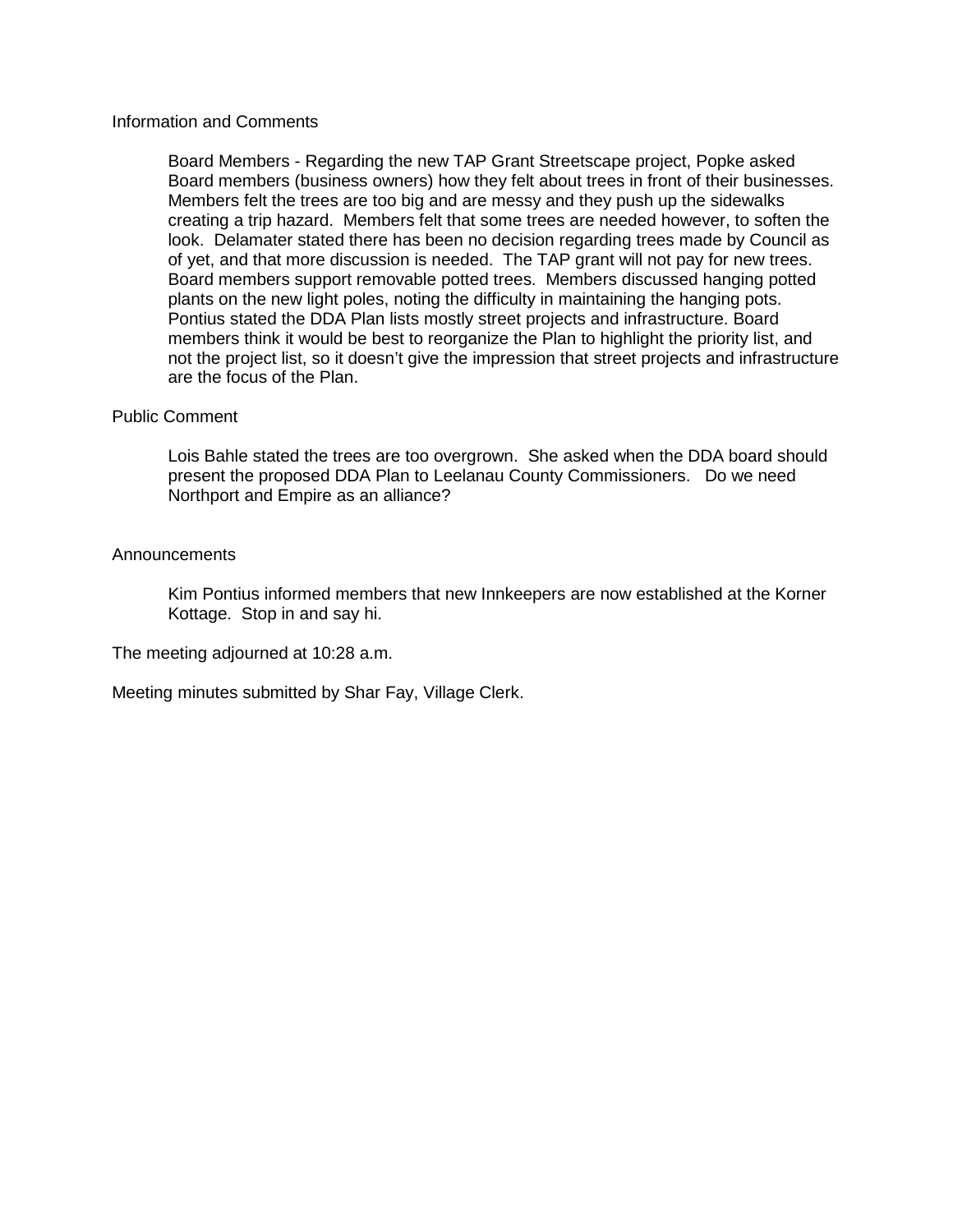## VILLAGE OF SUTTONS BAY DOWNTOWN DEVELOPMENT AUTHORITY MEETING MINUTES OF May 9, 2018

The meeting was called to order at 9:31 a.m.

Present: Lambdin, Evans, Peterson, Pontius, Popke and Wierzba<br>Absent: Bable and Lutke Bahle and Lutke Staff Present: Delamater

#### Approval of Agenda

Popke motioned, Wierzba seconded, CARRIED, to approve the Agenda as presented. Ayes: 6, No: 0

#### Approval DDA Minutes

Pontius motioned, Popke seconded, CARRIED to approve the April 11, 2018, DDA meeting minutes as submitted by Fay. The minutes can be found in this meeting packet. Ayes: 6, No: 0

Public Comments/Written Communications – No comments received

New Business

DDA/TIFA Plan – The Board reviewed the formal draft of the DDA/TIFA Plan. A few minor clerical issues were noted. Following the review, Board members recommended sending the document to the Village Council.

Pontius motioned, Popke seconded, CARRIED, to approve Resolution 1 of 2018, recommending to the Suttons Bay Village Council approve a Development Plan and Tax Increment Financing Plan Pursuant to the Act 197 of the Public Acts of Michigan of 1975, as amended. (Resolution attached to minutes)

#### Information and Comments

Board Member: Pontius explained a concept of establishing non-motorized ferry service between Elk Rapids and Suttons Bay. One exploratory meeting has been held. Pontius would like to hold a joint meeting between the two DDA's to continue discussing. Chairperson Peterson requested the topic be placed on the agenda at the next DDA meeting.

Public Comment – no comments received

The meeting adjourned at 9:52 a.m.

Meeting minutes submitted by Wally Delamater, Village Manager.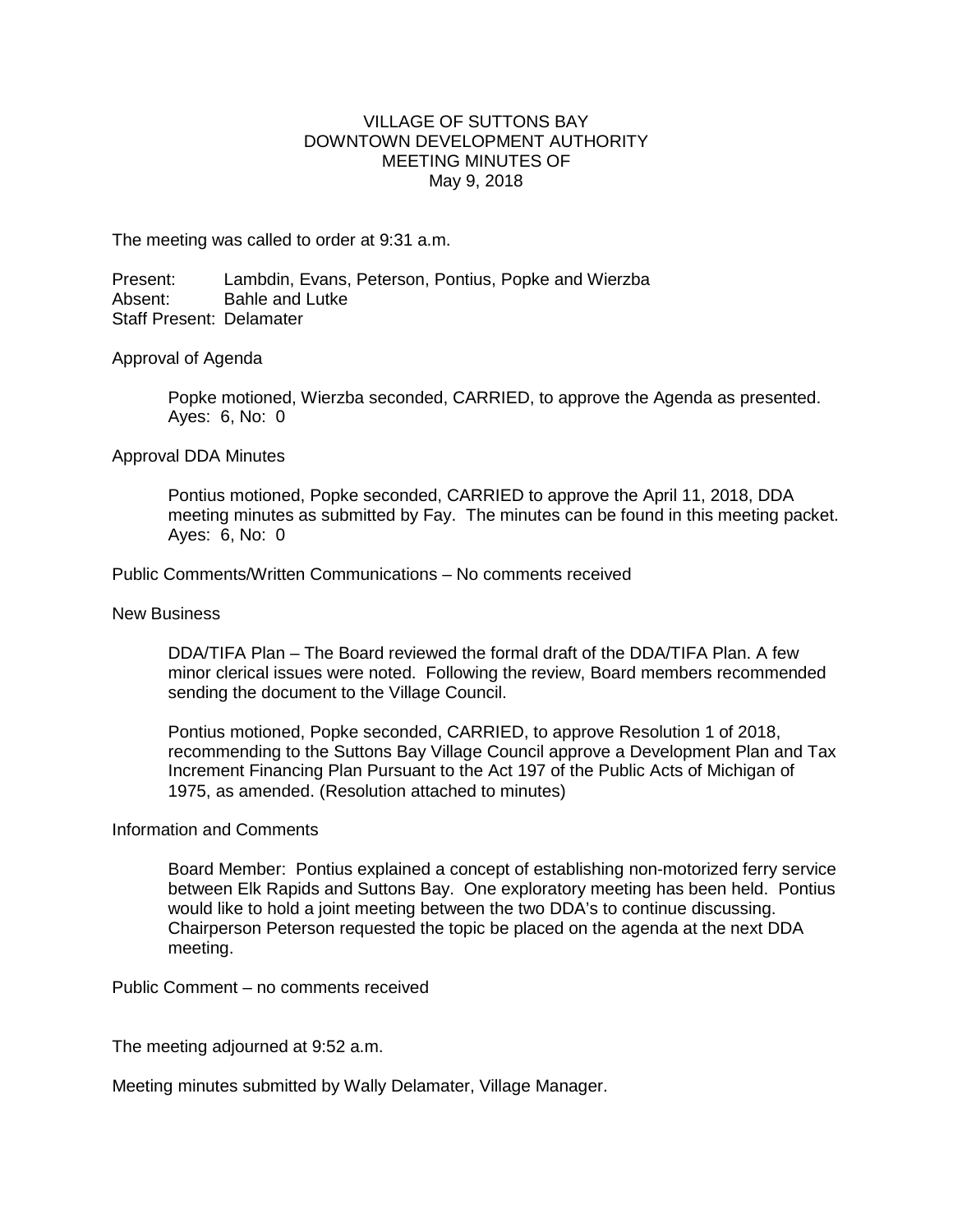#### **VILLAGE OF SUTTONS BAY DOWNTOWN DEVELOPMENT AUTHORITY**

#### **RESOLUTION No. 1 OF 2018**

# **RESOLUTION RECOMMENDING TO THE SUTTONS BAY VILLAGE COUNCIL THE APPROVAL OF A DEVELOPMENT PLAN AND TAX INCREMENT FINANCING PLAN PURSUANT TO ACT 197 OF THE PUBLIC ACTS OF MICHIGAN OF 1975, AS AMENDED.**

This Resolution was adopted at a regular meeting of the Village of Suttons Bay Downtown Development Authority ("Authority"), Leelanau County, Michigan, held at the Suttons Bay Village Hall, 420 Front Street, Suttons Bay, Michigan at 9:30 a.m. on the 9th day of May, 2018.

Present: Peterson, Lambdin, Pontius, Popke, Wierzba and Evans

Absent: Lutke and Bahle

The motion to adopt the following Resolution was made by Board Member Pontius and seconded by Board Member Popke:

**WHEREAS,** Act 197 of the Public Acts of Michigan of 1975, as amended, MCL 125.1651, et seq.

("Act 197"), authorizes municipalities to approve development plans and any amendments thereto; and

**WHEREAS,** under the provisions of Act 197, the Authority is authorized to prepare a

development plan to assist in the development of the downtown district; and

**WHEREAS**, on July 21, 2014, the Village Council approved Ordinance No 1 of 2014 creating the

Downtown Development Authority; and

**WHEREAS,** the Authority has determined that it is necessary to create a Development Plan and a

Tax Increment Financing Plan to provide the legal basis for the capture and expenditure of tax increment

revenues; and

**WHEREAS**, the Authority has prepared a Development Plan and Tax Increment Financing Plan, a

copy of which is attached hereto as Exhibit A; and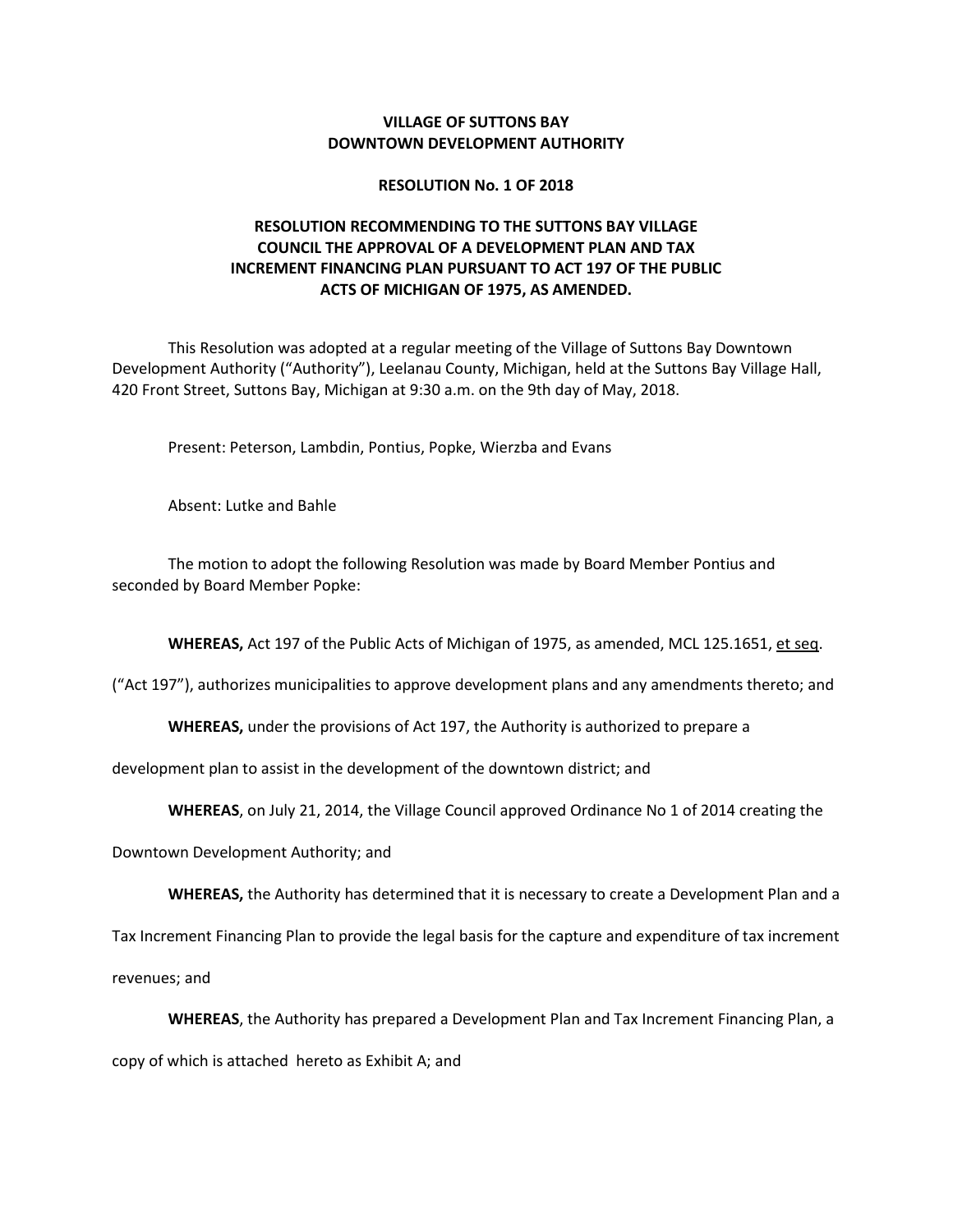**WHEREAS,** the Authority wishes to recommend the Plans to the Suttons Bay Village Council for approval following the public hearing and notice thereof as required by Act 197.

#### **NOW, THEREFORE, BE IT HEREBY RESOLVED AS FOLLOWS:**

1. That the Authority hereby finds that the Plans are necessary to achieve the purposes of Act 197 and constitutes a public purpose.

2. That the Authority hereby finds that the Plans meets the requirements of Act 197, including, without limitation, Sections 14, 17, and 19 of Act 197.

3. That the Authority hereby recommends the Plans attached as Exhibit A to the Suttons Bay Village Council.

4. That the Authority recommends that the Suttons Bay Village Council conduct a public hearing on the Plan after giving notice of such public hearing in accordance with the requirements of Act 197.

5. That the Authority recommends that the Suttons Bay Village Council, following the public hearing, adopt the Plans by ordinance pursuant to Act 197.

The vote on the Resolution was:

**AYES:** Peterson, Lambdin, Pontius, Popke, Wierzba and Evans

**NAYS:** 0

**ABSTENTIONS:** 0

**RESOLUTION DECLARED ADOPTED.**

Dated: , 2018 \_\_\_\_\_\_\_\_\_\_\_\_\_\_\_\_\_\_\_\_\_\_\_\_\_\_\_\_\_\_\_\_\_\_

Shar Fay, Village Clerk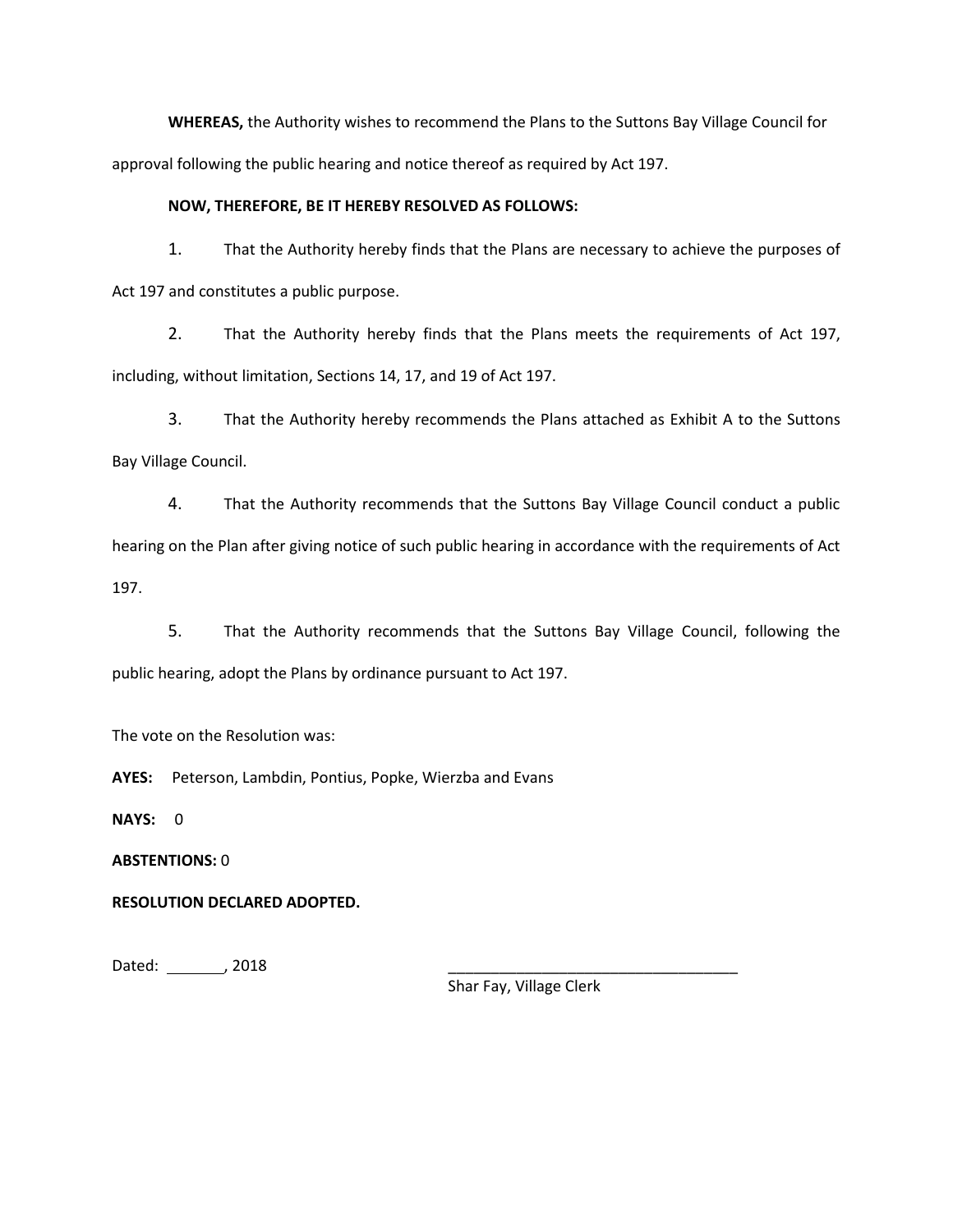## VILLAGE OF SUTTONS BAY DOWNTOWN DEVELOPMENT AUTHORITY MEETING MINUTES OF July 12, 2018

The meeting was called to order at 9:30 a.m.

Present: Bahle, Evans, Peterson, Popke and Wierzba Absent: Lutke, Lambdin and Pontius Staff Present: Delamater

#### Approval of Agenda

Wierzba motioned Bahle seconded, CARRIED, to approve the Agenda as presented. Ayes: 5, No: 0

#### Approval DDA Minutes

Popke motioned, Evans seconded, CARRIED, to approve the May 9, 2018, DDA meeting minutes as submitted by Clerk Fay. The minutes can be found in this meeting packet. Ayes: 5, No: 0

#### New Business

DDA/TIFA Plan – The Plan has been submitted to Village Council. Council has approved a resolution sending the Plan to public hearing. The hearing is scheduled for August 20<sup>th</sup>, 2018. It is expected that Council will approve the Plan after the Hearing.

Ferry Service - Karen Pontius informed the board of the conceptual idea of a ferry service between Suttons Bay and Elk Rapids. Chairperson Peterson appointed a four person committee to meet with the Elk Rapids DDA as an information gathering session and then report back to the DDA Board.

#### Manager Report

Manager discussed the following with the board:

- Process of replacing the Village Manager and time frame being considered by Council.
- Approaching other taxing entities about participating in the DDA.
- Appointment of a future DDA Director.

#### Board Member Comments

The Board agreed to cancel the August DDA meeting. The next DDA meeting will be September 12<sup>th</sup> at 9:30 a.m.

The meeting adjourned at 10:35 a.m.

Meeting minutes submitted by Wally Delamater, Village Manager.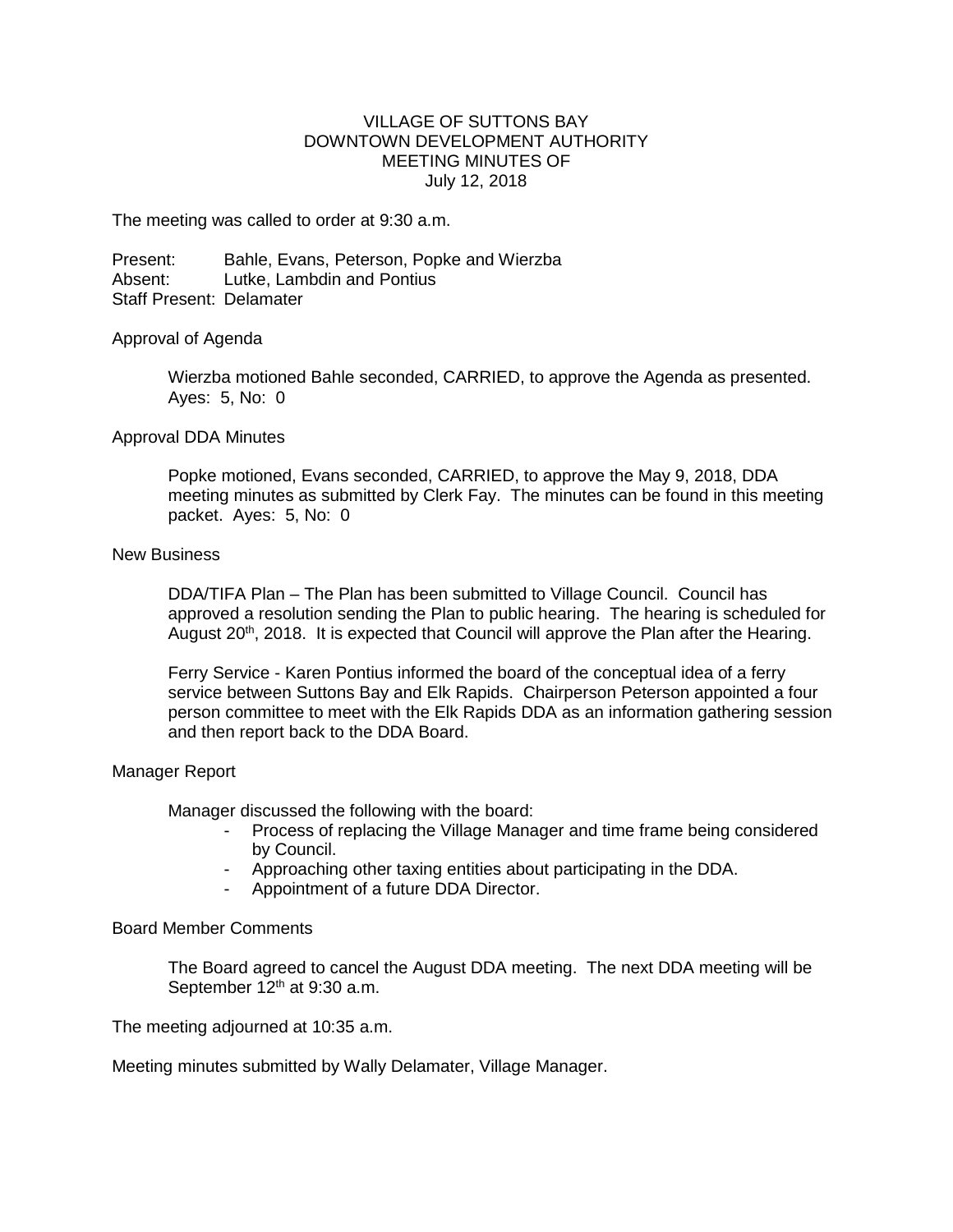# VILLLAGE OF SUTTONS BAY DOWNTOWN DEVELOPMENT AUTHORITY MEETING MINUTES OF November 14, 2018

The meeting was called to order at 9:32 a.m, by President Amy Peterson.

Present: Bahle, Evans, Lambdin, Peterson, Pontius, Popke and Weirzba Absent: Lutke and Lambdin Staff Present: Fay and Rob Larrea (Village Manager)

# Approval of Agenda

Wierzba moved, Bahle seconded, CARRIED, to approve the Agenda as presented. Pontius requested an addition under old business: Ferry conversation. Ayes: 6 No: 0

## Approval of Minutes

Bahle moved, Evans seconded, CARRIED, to approve the DDA, July 12, 2018 meeting minutes as presented by Delamater. Ayes: 6, No: 0

## Old Business

Ferry discussion. Pontius informed DDA members that an ad-hoc group has been meeting since spring of 2018. The idea is for a Ferry service between Elk Rapids and Suttons Bay. It is called Project 3-B (Boats, bikes, and beer). It would be for pedestrians and bikes only, no automobiles. The Ferry would make four runs a day with each trip lasting approximately one hour. It would be structured as a non-profit for the private and public sector. The Ferry could possibly dock at the Coal docks by the Inland Seas. A sub-committee will consist of Popke, Evans, Bahle, Pontius and Wierzba, to work on this idea together with the Elk Rapids DDA, attend meetings and apply for grants. Village Manager Larrea will contact the DDA in Elk Rapids and set up a meeting just after the first of the year. Perhaps meetings could be held at the TAAR building in Traverse City. Pontius will check on a meeting room.

#### New Business

2019 Meeting Schedule Discussion – It was the consensus of board members to hold the 2019 DDA meetings on the second Wednesday of every month, at 9:30 a.m.

2019 Work Plan Discussion – Board members suggested the following as their focused goals in 2019:

- Ferry
- TAP grant street scape project. Popke noted the S B Art Fest has \$7,000 in a fund for tree replacements within the Village.
- Re-approaching taxing entities to rebuild those relationships.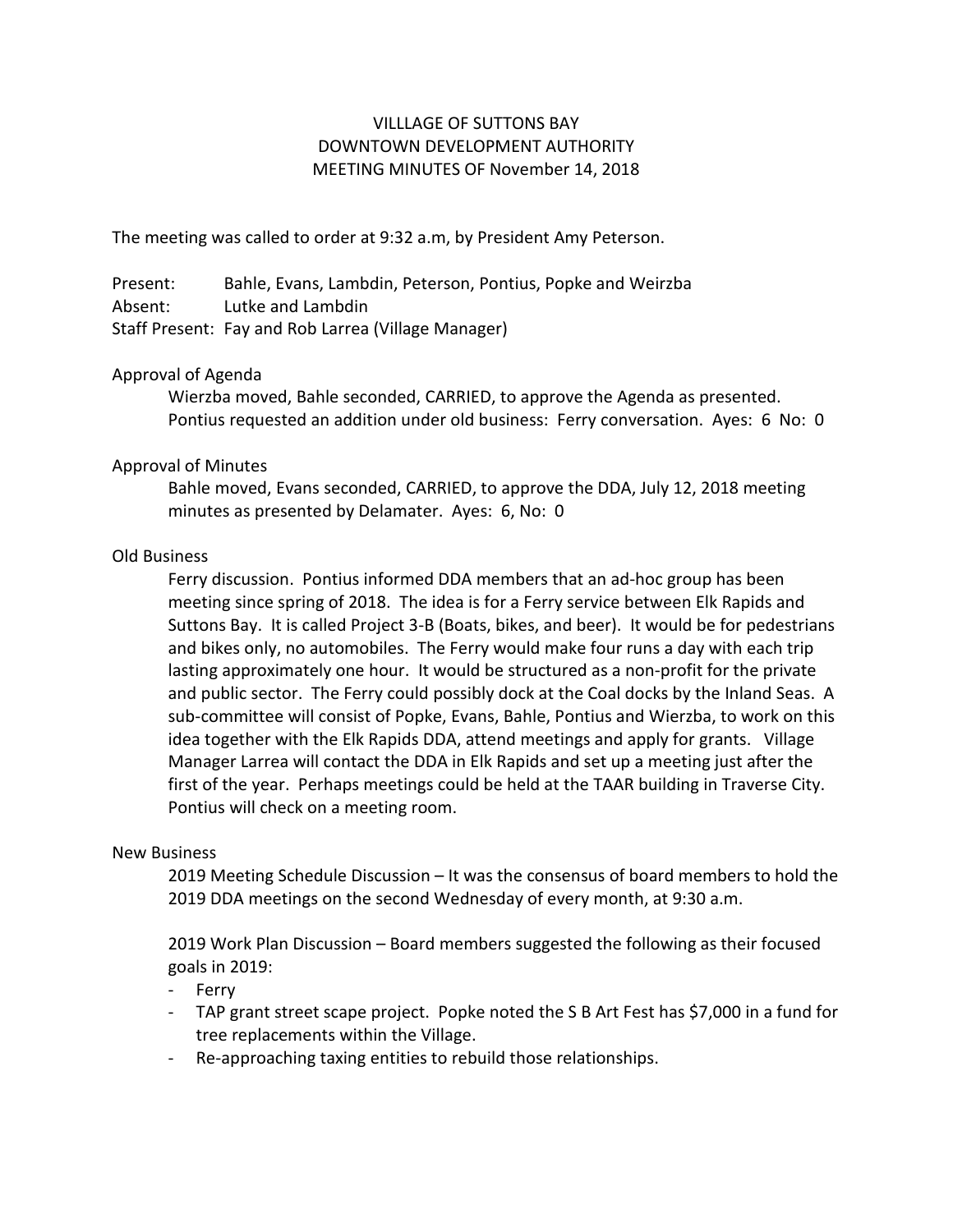Information and Comments

Board member Bahle informed members that the Bay Theatre was closing its doors at the end of the year. The Bay Theatre has been open for 42 years. An idea being thrown around is to transition the theatre into a non-profit, with private share-holders who will have ownership. On December 11th at 6:00 p.m., a community forum will be held at the Bay Theatre to discuss the theatre's future. The last show will be December 30<sup>th</sup>

The meeting adjourned at 10:26 a.m.

Meeting minutes submitted by Shar Fay, Village Clerk.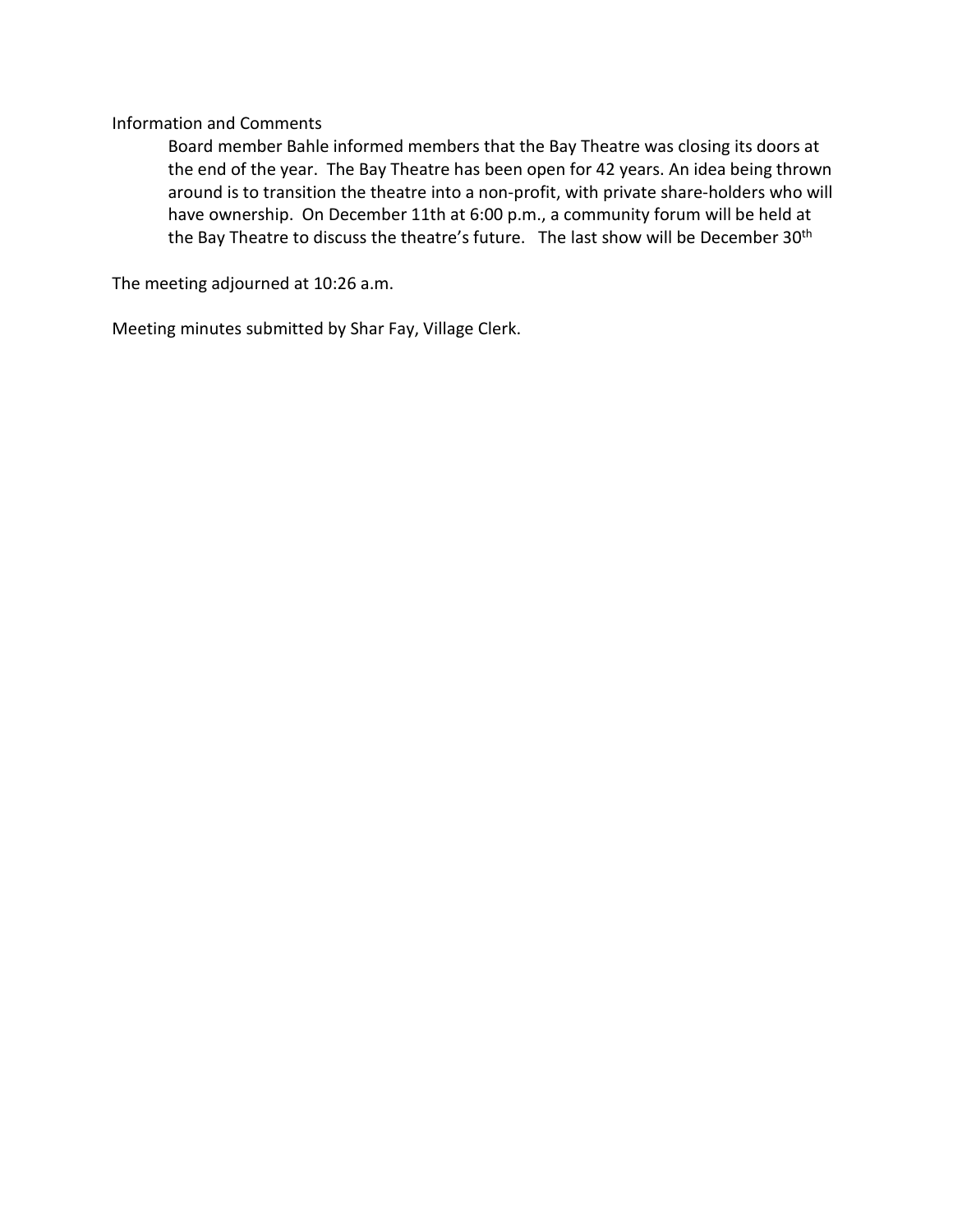

# **VILLAGE OF SUTTONS BAY**

**420 N. Front Street, P.O. Box 395 Suttons Bay, Michigan 49682 Fax: (231) 271-5904 (231) 271-3051 [suttonsbay@suttonsbayvillage.org](mailto:suttonsbay@suttonsbayvillage.org)**

# **VILLAGE OF SUTTONS BAY DOWNTOWN DEVELOPMENT AUTHORITY MEETING MINUTES OF DECEMBER 12, 2018**

The meeting was called to order at 9:33 a.m. by Chairperson Peterson.

| Present:       | Bahle, Lutke, Peterson, Pontius, and Wierzba |
|----------------|----------------------------------------------|
| Absent:        | Evans, Lambdin and Popke                     |
| Staff present: | Fay and Larrea                               |

# Approval of Agenda

Pontius moved, Wierzba seconded, CARRIED, to approve the Agenda as presented. Ayes: 5, No: 0.

Approval of Minutes

Pontius moved, Bahle seconded, CARRIED, to approve the DDA meeting minutes dated November 14, 2018, as corrected. The minutes are corrected to reflect that Lambdin was absent from the meeting. Ayes: 5, No: 0

# Joint Meeting Discussion

DDA members discussed the following regarding a proposed Ferry Service:

- **Feasibility Study** 
	- Approaching Rotary for grant dollars to conduct a study A match with other grant programs for the study
- Intergovernmental agreement with the Elk Rapids DDA
- Possible Village dollar contributions if the proposed Ferry creates a revenue stream from landing/terminal fees. Could the fees be earmarked for the DDA?
- Contracting with a Ferry service
- Involving the tribe when/if a plan is formulated
- Navigation route reaching out to the Maritime
- Larrea will formulate a report for Village Council review
- Determining if the DDA has authority to pursue this proposed idea
- A public/private/non-profit relationship
- Meeting the requirements set by the State, Federal, Homeland Security and the Coast Guard
- Reaching out to BATA as a transit authority, fiscal manager. Partnering with BATA.